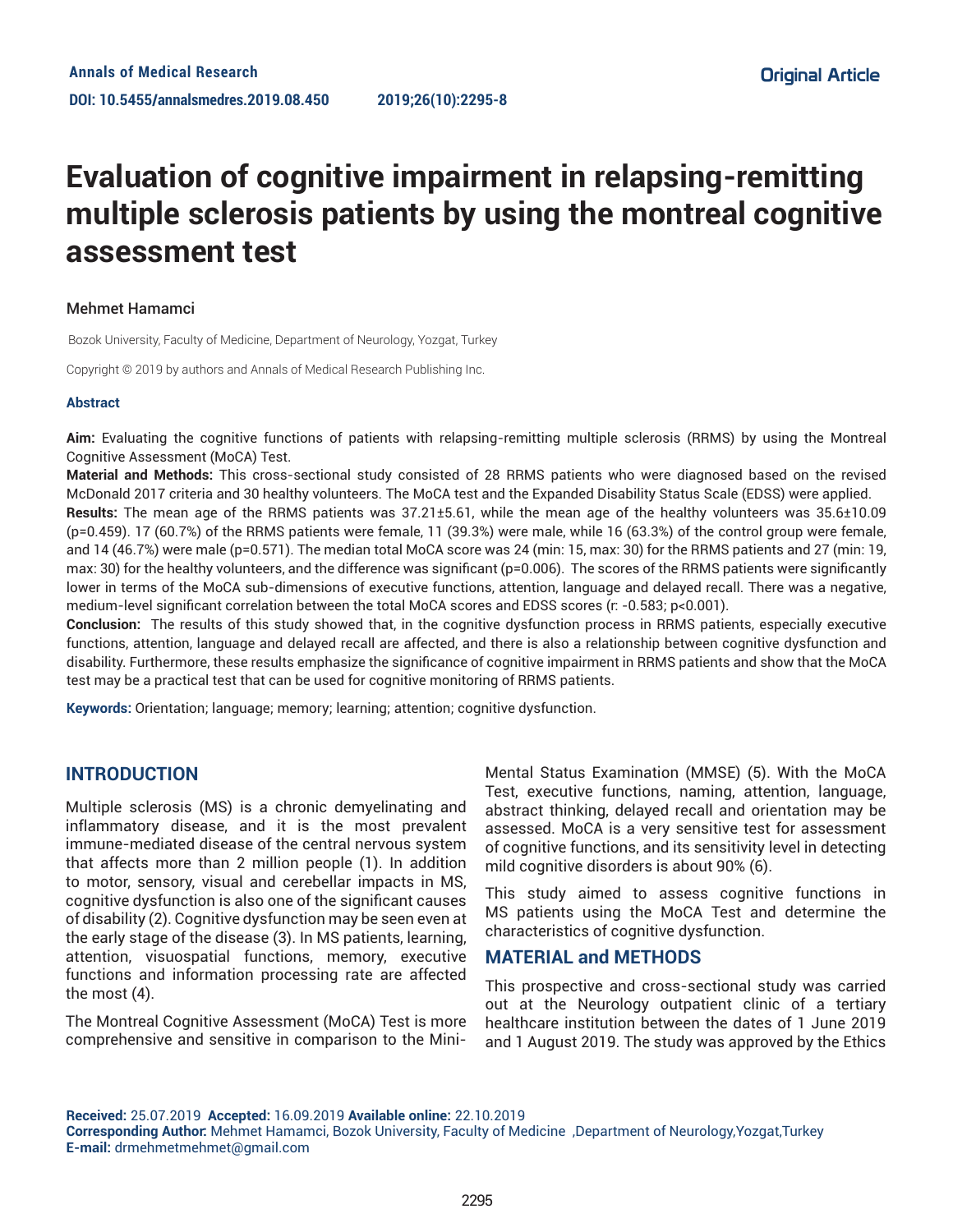## **Ann Med Res 2019;26(10):2295-8**

Board of the Faculty of Medicine at University (protocol number: 2017-KAEK-189\_2019.06.19\_09). The principles of the Declaration of Helsinki were followed throughout the study period, and informed consent was obtained from all participants.

The study was planned to include 28 Relapsing-Remitting Multiple Sclerosis (RRMS) patients and 30 healthy volunteers. Patients who satisfied the 2017 revised McDonald criteria and received a definite diagnosis of RRMS were included (7). While 2 of the patients was not receiving any prophylactic treatment, 8 were taking glatiramer acetate, 5 were taking interferon beta-1a, 5 were taking interferon beta-1b, 4 were taking teriflunomide, 3 were taking fingolimod and 1 patient was taking dimethyl fumarate.

Patients who were not literate, were using medication that could affect their cognitive functions (excluding MS medications), had anemia, vitamin B12 and folic acid levels or thyroid function disorders were excluded. The study also excluded patients with Parkinson's disease, vascular diseases, dementia, epilepsy or psychiatric diseases. Other exclusion criteria were congenital anomalies of the brain, history of head trauma in the last one year and pregnant women. All the exclusion criteria mentioned above were also valid for the control group.

 The sociodemographic and clinical characteristics of all participants were recorded to included age, sex, disease duration and scores in the Expanded Disability Status Scale (EDSS). A complete neurological examination was made, and the disability rates were assessed by using EDSS for all MS patients. EDSS is scored between 0 and 10, and high scores indicate high disability levels (8). For the purposes of determining cognitive functions, all participants were included in the MoCA Test.

## **Montreal Cognitive Assessment (MoCA) Test**

The Montreal Cognitive Assessment (MoCA) Test was developed as a fast screening test for mild cognitive disorders. MoCA evaluates different cognitive functions as attention and concentration, executive functions, memory, language, visual configuration skills, abstract thinking, computation and orientation. The highest possible score in the test is 30. Accordingly, scores of higher than 21 are considered to be normal. The test was analyzed for validity and reliability in Turkish by Selekler et al. (9).

## **Statistical Analysis**

Data analyses were performed using SPSS version 22.0 (Statistical Package for Social Sciences, IBM Inc., Chicago, IL, USA). The descriptive statistics of the data were calculated. Shapiro-Wilk test was applied for testing the normality of distribution. Chi-Squared test was used for analyzing categorical variables. For the normally distributed data, independent-samples t-test was applied to compare the 2 groups. For the non-normally distributed data, Mann-Whitney-U test was applied to compare the 2 groups. Spearman's correlation test was also used for

the data that did not show normal distribution. A p-value of smaller than 0.05 was considered to be statistically significant.

# **RESULTS**

The mean ages of the RRMS patients and the control group that were included in the study were respectively 37.21±5.61 and 35.6±10.09 (p=0.459). 17 (60.7%) of the RRMS patients were female, 11 (39.3%) were male, while 16 (63.3%) of the control group were female, and 14 (46.7%) were male (p=0.571). The mean education level of the RRMS patients was 8.11±2.38 years, while that of the control group was 9.33±3.11 years, and this difference was not significant (p=0.099). The mean EDSS score of the RRMS patients was 2.63±1.71.

The total MoCA scores of the RRMS patients were significantly lower in comparison to the control group (p=0.006). Table 1 shows the sub-dimension and total MoCA scores of the RRMS and control groups. While 2 (6.7%) cognitive disorder was found in the control group, 8 (28.6%) of the RRMS patients had cognitive disorders based on the results of the MoCA test. There was a negative, medium-level significant relationship between the MoCA total scores and the EDSS scores (r: -0.583; p<0.001).

## **Table 1. MoCA sub-component and total scores of the RRMS and control groups. [Median (minimum, maximum)]**

|                                                                                                                        | <b>RRMS</b><br>$(n=28)$ | <b>Control Group</b><br>$(n=30)$ | P                          |
|------------------------------------------------------------------------------------------------------------------------|-------------------------|----------------------------------|----------------------------|
| <b>Executive</b><br><b>Functions</b>                                                                                   | 4 (min: 3, max: 5)      | 5 (min: 3, max: 5)               | $P = 0.015$<br>$U = 277$   |
| <b>Naming</b>                                                                                                          | $2 \, (min:1, max:3)$   | 2 (min: 2, max: 3)               | $P = 0.764$<br>$U = 403$   |
| <b>Attention</b>                                                                                                       | 4 (min:1, max:6)        | 5 (min: 3, max: 6)               | $P = 0.034$<br>$U = 289.5$ |
| <b>Language</b>                                                                                                        | 2 (min:1, max:3)        | 3 (min:1, max:3)                 | $P = 0.005$<br>$U = 256.5$ |
| <b>Abstract</b><br><b>Thinking</b>                                                                                     | 2 (min:0, max:2)        | 2 (min:0, max:2)                 | $P = 0.067$<br>$U = 332$   |
| <b>Delayed Recall</b>                                                                                                  | 4 (min:1, max:5)        | 5 (min: 2, max: 5)               | $P = 0.024$<br>$U = 282.5$ |
| <b>Orientation</b>                                                                                                     | 6 (min: 4, max: 6)      | 6 (min: 5, max: 6)               | $P = 0.135$<br>$U = 345$   |
| <b>MoCA Total</b><br><b>Score</b>                                                                                      | 24 (min:15,<br>max:30)  | 27 (min:19,<br>max:30)           | $P = 0.006$<br>$U = 243$   |
| <b>RRMS: Relapsing-remitting</b><br>multiple<br>sclerosis.<br>MoCA:<br><b>Montreal</b><br><b>Cognitive Assessment,</b> |                         |                                  |                            |

**U: Mann–Whitney-U, Significant findings (p < 0.05) were shown in bold.**

# **DISCUSSION**

In this study, the RRMS patients had significantly lower scores in comparison to the control group in terms of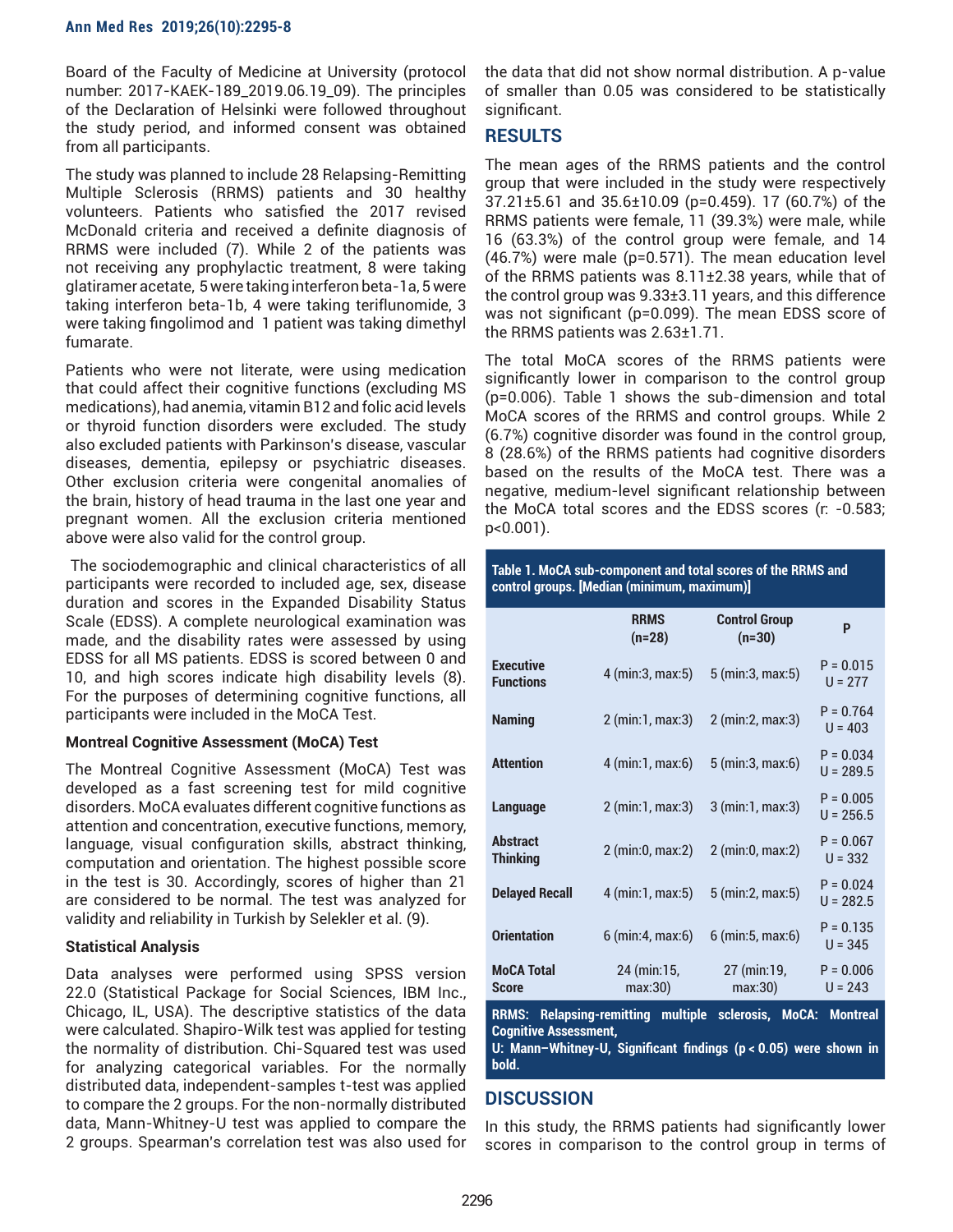#### **Ann Med Res 2019;26(10):2295-8**

the executive function, attention, language and delayed recall MoCA dimensions. It was reported that cognitive dysfunction in MS is area-specific rather than a global dysfunction (3). It was shown that cognitive impairment may be seen in MS patients even at the early stages of the disease (10). While cognitive impairment in MS patient varies from patient to patient, it was stated that it could occur even at the onset of the disease (3). While researchers reported that, in MS patients, especially memory, learning, information processing rate, attention and executive functions are affected, they stated that language disorders are usually not encountered (3,11). The prevalent involvement of white matter in MS patients and relatively nonexistent involvement of gray matter were proposed as the reason for this (3,12). In contrast, a study which assessed language functions in MS patients by using MoCA found an impact on language (13). With the developments in MRI techniques, it was demonstrated that cortical gray matter involvement is seen in MS starting with the early stages of the disease (12,14,15). Considering this information in the literature and the results of our study together, it may be stated that the MoCA test is an effective test for assessment of cortical involvement in MS patients.

Memory, attention, executive functions and information processing rate, which are the most frequently influenced areas in MS, may be assessed with MoCA. It was reported that impact on the areas of memory, information processing rate, executive functions, attention and concentration may be seen in MS patients even at the early stages of the disease (4). The finding of the study that the test performance of the MS patients was worse than the control group shows that the MoCA Test, which may be applied fast, may be used to monitor the cognitive functions of MS patients.

In this study, a negative, medium-level significant relationship was found between the total MoCA scores and the EDSS scores. The results of studies in the literature on the relationship between EDSS scores and cognitive impairment are variable. A previous study found a strong and significant relationship between EDSS and cognitive dysfunction (16). Nevertheless, two other studies could not find a significant relationship between EDSS scores and cognitive dysfunction (13,17). It is worth noting that the numbers of patients in these two studies that could not find a relationship between EDSS and cognitive functions were low. This information in the literature and the result of this study show that there is a need for broad-scoped studies to be carried out in this field.

The limitations of this study may be listed to include the low number of patients, inclusion of MS patients with only the RRMS form and that conditions that cause cognitive dysfunctions such as sleep disorders and present but non-diagnosed depression were not accounted for. In addition, the MoCA test was not supported by other neuropsychiatric tests in this study, and this topic may be seen as a limitation of the study. Lastly, patients who were using MS drugs were not excluded. This situation can be

seen as a limitation of the study because some of MS drugs may affect cognitive functions.

## **CONCLUSION**

It was reported that cognitive dysfunction in MS patients affects emotional, social, sexual and work-related activities, and it may affect quality of life even in MS patients with mild disability (18,19). Considering this information and the results of this study together, it may be concluded that the cognitive functions of MS patients should be assessed at each examination, and this assessment may be made with the MoCA test which is practical.

*Acknowledgments: I would like to express our sincere appreciation to Relapsing-Remitting Multiple Sclerosis Patients and healthy volunteer in my study.*

*Competing interests: The authors declare that they have no competing interest.* 

*Financial Disclosure: There are no financial supports* 

*Ethical approval: University School of Medicine Ethics Committee approved the study protocol (protocol number: 2017-KAEK-189\_2019.06.19\_09) and all the participants provided written informed consent.*

*Mehmet Hamamci ORCID: 0000-0001-7100-3952*

## **REFERENCES**

- 1. Diaz C, Zarco L, Rivera DM. Highly active multiple sclerosis: An update. Mult Scler Relat Disord 2019;30:215-24.
- 2. Opara JA, Jaracz K, Brola W. Quality of life in mulptiple sclerosis. J Med Life 2010;3:352-58.
- 3. Amato MP, Portaccio E, Goretti B, et al. Cognitive impairment in early stages of multiple sclerosis. Eur J Neurol 2010;31:211-4.
- 4. Ferreira ML. Cognitive deficits in multiple sclerosis: a systematic review. Arq Neuropsiquiatr 2010;68:632- 41.
- 5. Nasreddine ZS, Phillips NA, Bédirian V, et al. The Montreal Cognitive Assessment, MoCA: a brief screening tool for mild cognitive impairment. J Am Geriatr Soc 2005;53:695-9.
- 6. Zadikoff C, Fox SH, Tang Wai DF, et al. A comparison of the mini mental state exam to the Montreal cognitive assessment in identifying cognitive deficits in Parkinson's disease. Mov Disord 2008;23:297-9.
- 7. Thompson AJ, Banwell BL, Barkhof F, et al. Diagnosis of multiple sclerosis: 2017 revisions of the McDonald criteria. Lancet Neurol 2018;17:162-173.
- 8. Kurtzke JF. Rating neurologic impairment in multiple sclerosis: an expanded disability status scale (EDSS). Neurology 1983;33:1444-52.
- 9. Selekler K, Cangöz B, Sait U. Power of discrimination of Montreal Cognitive Assessment (MOCA) Scale in Turkish patients with mild cognitive impairement and Alzheimer's disease. Turk J Geriatr 2010;13:166-71.
- 10. Chiaravalloti ND, DeLuca J. Cognitive impairment in multiple sclerosis. Lancet Neurol 2008;7:1139-51.
- 11. Patti F. Cognitive impairment in multiple sclerosis. Mult Sclerosis J 2009;15:2-8.
- 12. Rogers JM, Panegyres PK. Cognitive impairment in multiple sclerosis: evidence-based analysis and recommendations. J Clin Neurosci. 2007;14:919-27.
- 13. Aksoy S, Timer E, Mumcu S, et al. Screening for